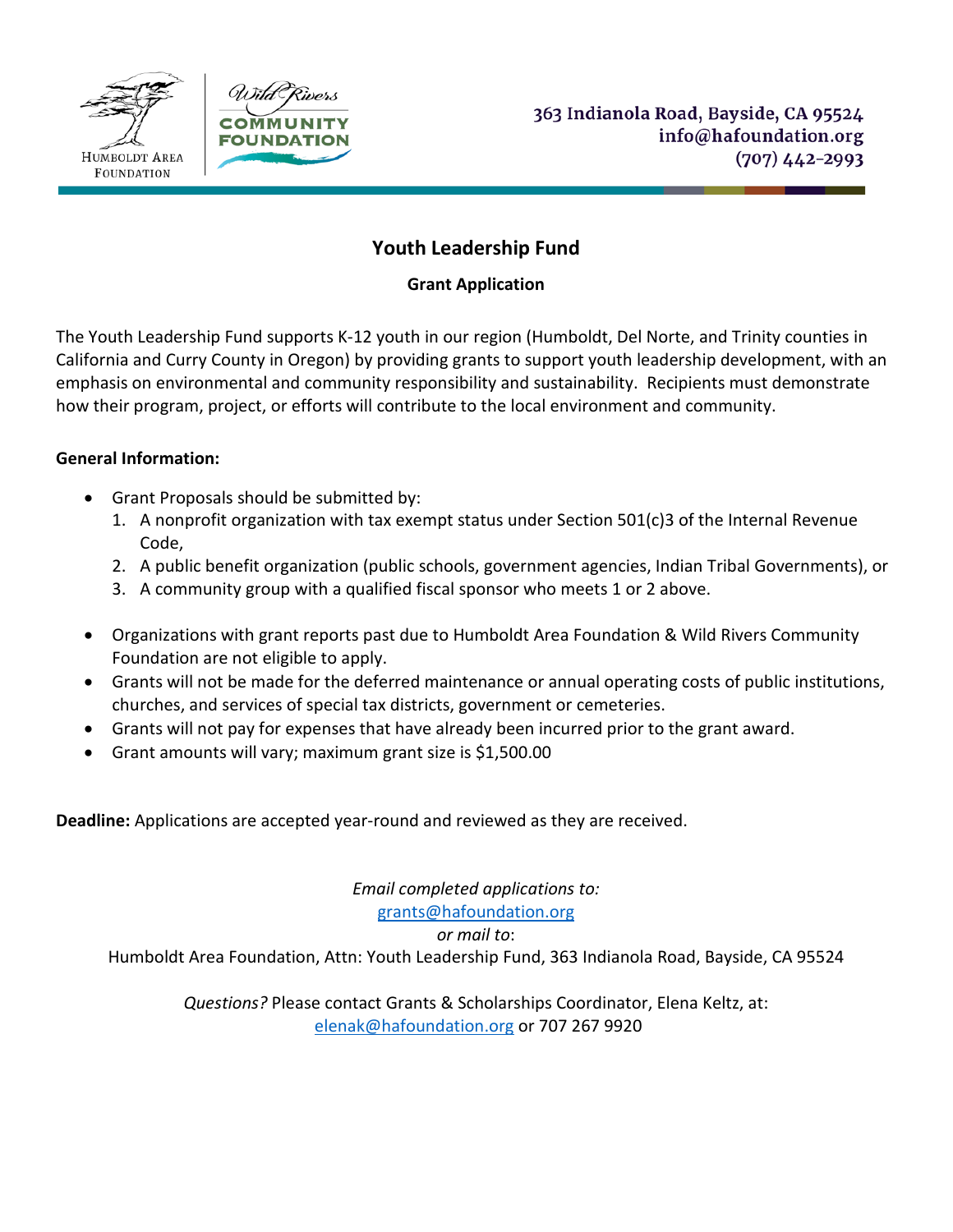



# **Youth Leadership Fund Grant Application Form Page 1 of 4**

| <b>Project Title:</b>    |                  |
|--------------------------|------------------|
| <b>Amount Requested:</b> | Date:            |
| Organization:            |                  |
| <b>Primary Contact:</b>  | <b>Position:</b> |
| <b>Phone:</b>            | Email:           |
| <b>Mailing Address:</b>  |                  |

Please check the box next to the option that describes your organization:

| Nonprofit/501(c)3                                                          |                                     | Tax $ID#$ : |  |  |  |
|----------------------------------------------------------------------------|-------------------------------------|-------------|--|--|--|
| Public benefit organization (public school, government, Tribal government) |                                     |             |  |  |  |
|                                                                            | Working with a fiscal sponsor       |             |  |  |  |
| Name of Fiscal Sponsor:                                                    |                                     |             |  |  |  |
|                                                                            | Tax ID# of Sponsor (if $501(c)3$ ): |             |  |  |  |

| May we share your application with other potential funders? $\Box$ Yes |  |  | $\bigwedge$ No |  |  |
|------------------------------------------------------------------------|--|--|----------------|--|--|
|------------------------------------------------------------------------|--|--|----------------|--|--|

# **Project Narrative Questions:**

| Please briefly describe the project and timeline. |  |  |  |  |
|---------------------------------------------------|--|--|--|--|
|                                                   |  |  |  |  |
|                                                   |  |  |  |  |
|                                                   |  |  |  |  |
|                                                   |  |  |  |  |
|                                                   |  |  |  |  |
|                                                   |  |  |  |  |
|                                                   |  |  |  |  |
|                                                   |  |  |  |  |

| <b>Program Officer:</b>          | <b>Batch No:</b>            | <b>Disaster Response?</b> |
|----------------------------------|-----------------------------|---------------------------|
| Fund ID:                         | <b>Grant No:</b>            | <b>Grant Purpose:</b>     |
| <b>Grantee Profile No:</b>       | <b>Expenditure Control?</b> | <b>Strategies Met:</b>    |
| <b>Nonprofit Status Checked?</b> |                             |                           |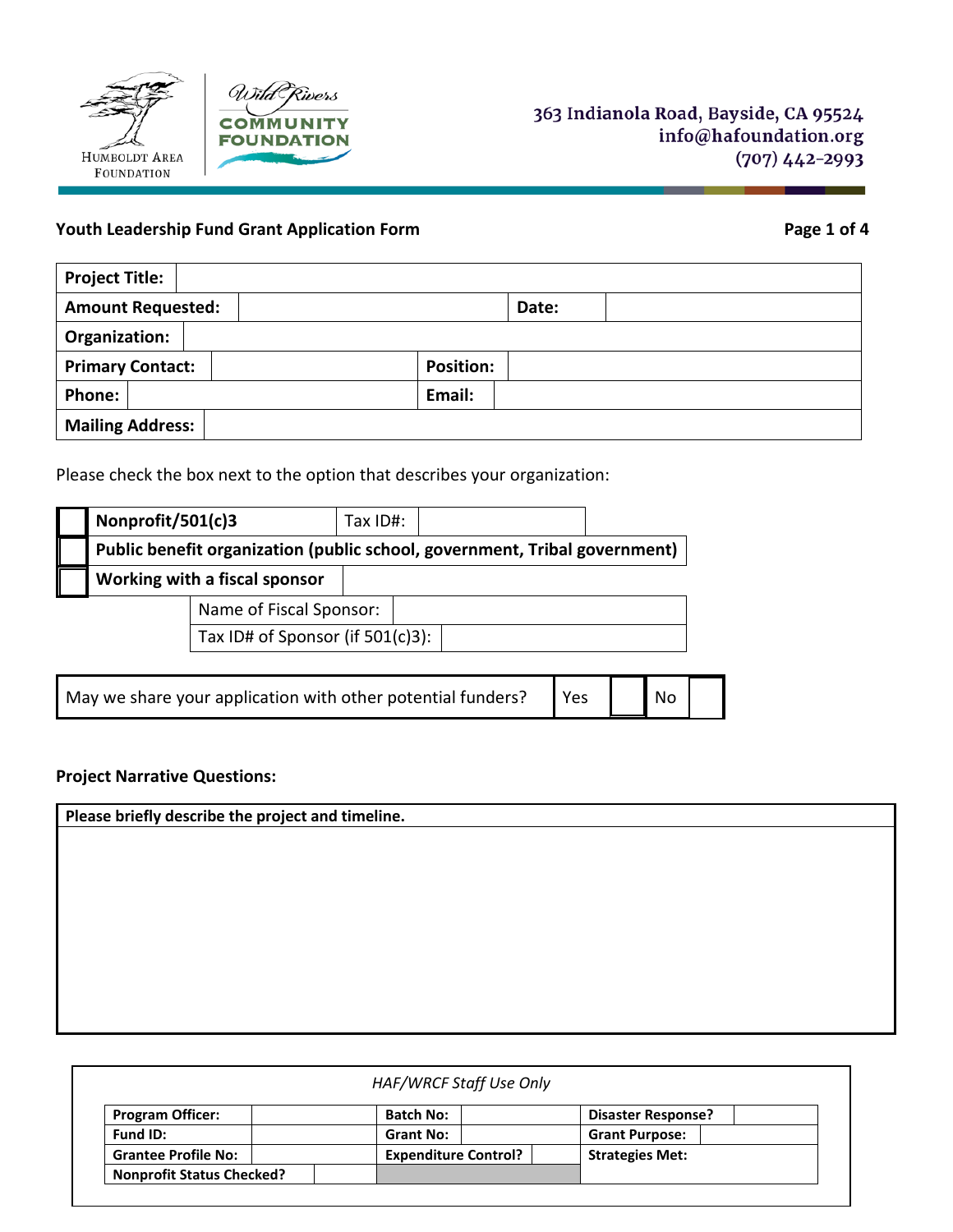



363 Indianola Road, Bayside, CA 95524 info@hafoundation.org  $(707)$  442-2993

### **Youth Leadership Fund Grant Application Form Page 2 of 4**

**What are your expected outcomes and how will they be measured? Please summarize any quantitative or qualitative data where appropriate.** 

**What are the ages and number of youth that will benefit from the project?** 

**How does the project specifically contribute to local youth leadership development?**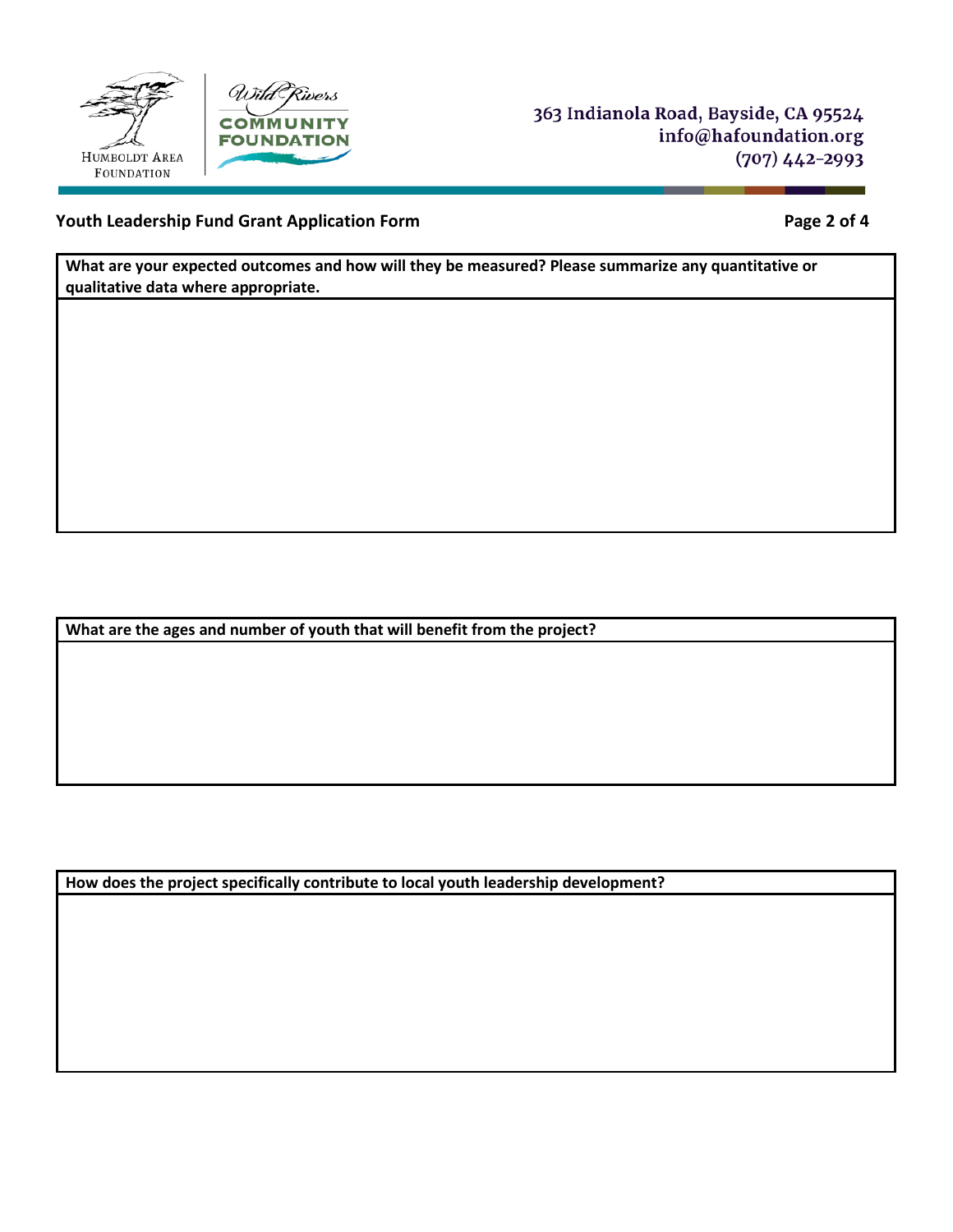



363 Indianola Road, Bayside, CA 95524 info@hafoundation.org  $(707)$  442-2993

# **Youth Leadership Fund Grant Application Form Page 3 of 4**

**How will the project utilize existing community resources? How will the project contribute to the community and the environment?** 

**What are the long-term benefits of the project?** 

**How will the work of the project be sustained beyond the grant funding?**